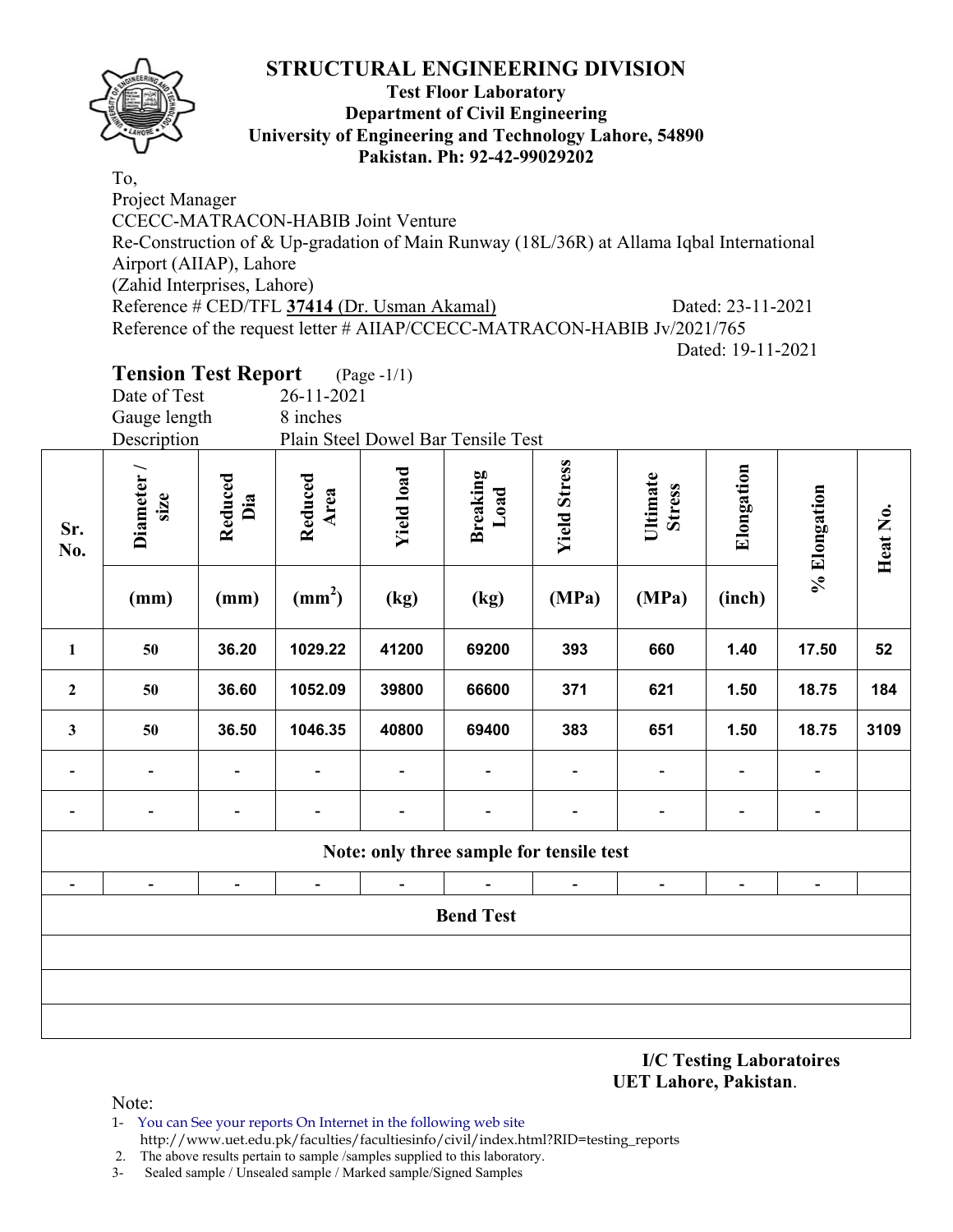

#### **Test Floor Laboratory Department of Civil Engineering University of Engineering and Technology Lahore, 54890 Pakistan. Ph: 92-42-99029202**

To, Sub Divisional Officer Highway Sub Division Sargodha (Rehabilitation of Road Sillanwali to Chak No. 58/ Janubi via 119-More, 126/SB Length 39.80 km in District Sargodha. (Group-II, km 20.00 to 30.00 Length 10.00 km))

Reference # CED/TFL **37422** (Dr. Usman Akmal) Dated: 25-11-2021 Reference of the request letter # 292-93/S Dated: 15-09-2021

|              | <b>Tension Test Report</b> (Page -1/1) |  |                                                           |  |
|--------------|----------------------------------------|--|-----------------------------------------------------------|--|
| Date of Test | $26 - 11 - 2021$                       |  |                                                           |  |
| Gauge length | 8 inches                               |  |                                                           |  |
| Description  |                                        |  | Deformed Steel Bar Tensile and Bend Test as per ASTM-A615 |  |
|              |                                        |  |                                                           |  |
|              |                                        |  |                                                           |  |

| Sr. No.                  | Weight                                               |         | Diameter/<br><b>Size</b><br>(inch) |         | Area<br>$(in^2)$ | <b>Yield load</b> | <b>Breaking</b><br>Load |                                                                   | <b>Yield Stress</b><br>(psi) | <b>Ultimate Stress</b><br>(psi) |        | Elongation | % Elongation |         |
|--------------------------|------------------------------------------------------|---------|------------------------------------|---------|------------------|-------------------|-------------------------|-------------------------------------------------------------------|------------------------------|---------------------------------|--------|------------|--------------|---------|
|                          | (1bs/ft)                                             | Nominal | <b>Actual</b>                      | Nominal | Actual           | (kg)              | (kg)                    | Nominal                                                           | <b>Actual</b>                | Nominal                         | Actual | (inch)     |              | Remarks |
| 1                        | 0.390                                                | 3/8     | 0.382                              | 0.11    | 0.115            | 3690              | 4840                    | 74000                                                             | 71010                        | 97000                           | 93200  | 1.20       | 15.0         |         |
| $\boldsymbol{2}$         | 0.384                                                | 3/8     | 0.379                              | 0.11    | 0.113            | 3540              | 4610                    | 71000                                                             | 69120                        | 92400                           | 90100  | 1.00       | 12.5         |         |
| 3                        | 4.247                                                | 1.25    | 1.261                              | 1.27    | 1.249            | 35200             | 53800                   | 61100                                                             | 62140                        | 93400                           | 95000  | 1.40       | 17.5         |         |
| $\overline{\mathbf{4}}$  | 4.230                                                | 1.25    | 1.258                              | 1.27    | 1.243            | 34400             | 53600                   | 59700                                                             | 60980                        | 93100                           | 95100  | 1.40       | 17.5         |         |
|                          |                                                      |         |                                    |         |                  |                   |                         |                                                                   |                              |                                 |        |            |              |         |
| $\overline{\phantom{a}}$ |                                                      |         |                                    |         |                  |                   |                         |                                                                   |                              |                                 |        |            |              |         |
|                          |                                                      |         |                                    |         |                  |                   |                         | Note: only four samples for tensile and two samples for bend test |                              |                                 |        |            |              |         |
|                          |                                                      |         |                                    |         |                  |                   |                         |                                                                   |                              |                                 |        |            |              |         |
|                          | <b>Bend Test</b>                                     |         |                                    |         |                  |                   |                         |                                                                   |                              |                                 |        |            |              |         |
|                          | 3/8" Dia Bar Bend Test Through 180° is Satisfactory  |         |                                    |         |                  |                   |                         |                                                                   |                              |                                 |        |            |              |         |
|                          | 1.25" Dia Bar Bend Test Through 180° is Satisfactory |         |                                    |         |                  |                   |                         |                                                                   |                              |                                 |        |            |              |         |
|                          |                                                      |         |                                    |         |                  |                   |                         |                                                                   |                              |                                 |        |            |              |         |

**I/C Testing Laboratoires UET Lahore, Pakistan**.

Note:

- 1- You can See your reports On Internet in the following web site http://www.uet.edu.pk/faculties/facultiesinfo/civil/index.html?RID=testing\_reports
- 2. The above results pertain to sample /samples supplied to this laboratory.
- 3- Sealed sample / Unsealed sample / Marked sample/Signed Samples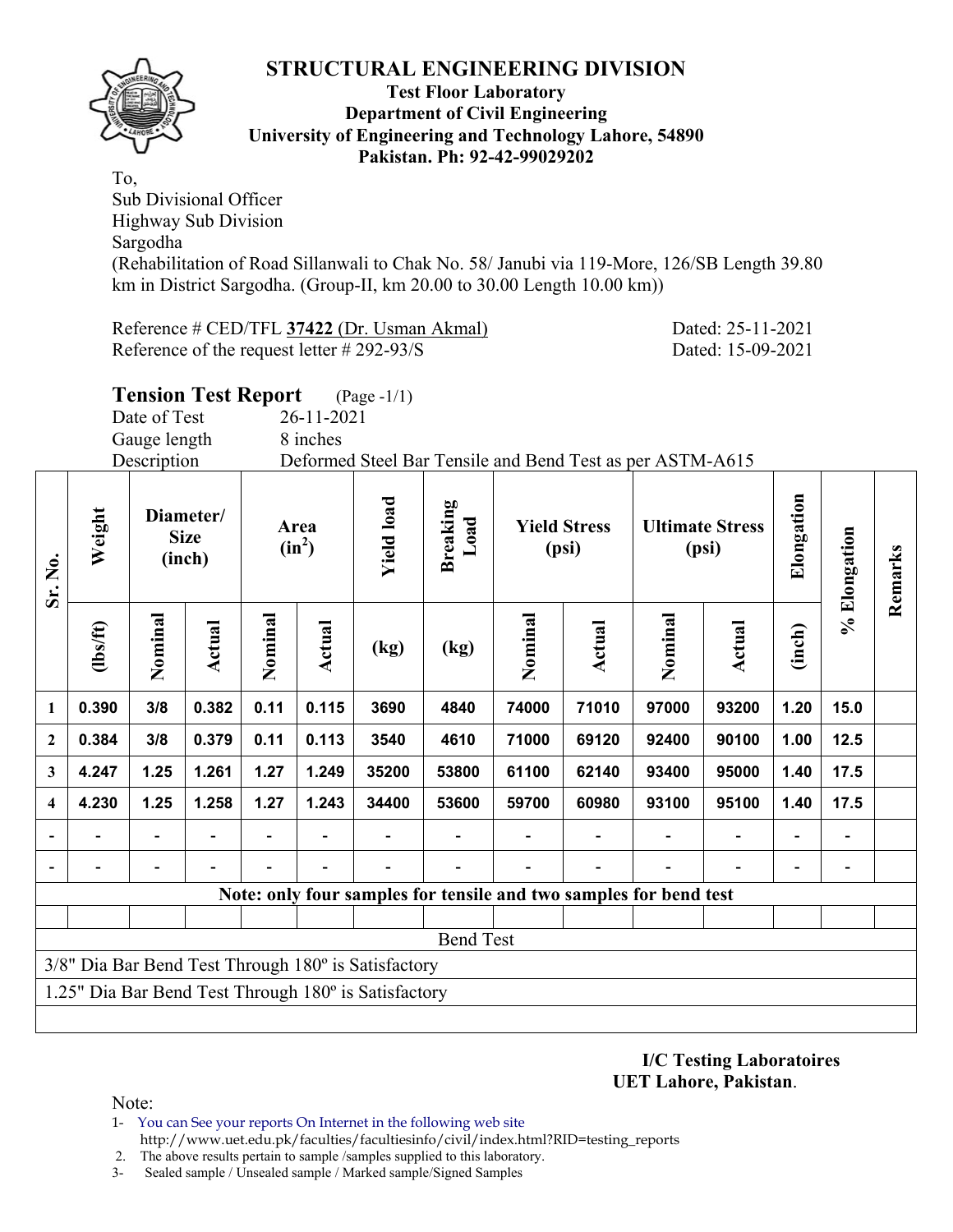

**Test Floor Laboratory Department of Civil Engineering University of Engineering and Technology Lahore, 54890 Pakistan. Ph: 92-42-99029202** 

Ref: CED/TFL/11/37423 Dated: 25-11-2021

Date of Test: 26-11-2021 **To, Resident Engineer PEAS Consulting (Pvt) Ltd Dualization of Quetta Western Bypass Project (N-25)** 

Subject: **- CALIBRATION OF PRESSURE GAUGE (MARK: TFL/11/37423)** (Page # 1/2)

Reference to your Letter No. QWB/PEAS/03/36, Dated: 24/11/2021 on the subject cited above. One Pressure Gauge No. EN 837-1 as received by us has been calibrated. The results are tabulated as under:

| <b>Total Range</b>       | Zero - | 10000 $(Psi)$ |
|--------------------------|--------|---------------|
| <b>Calibrated Range:</b> | Zero - | 7000 (Psi)    |

| Pressure Gauge Reading (Psi) | 1000  | 2000  | 3000  | 4000 | 5000              | 6000 | 7000  |
|------------------------------|-------|-------|-------|------|-------------------|------|-------|
| Calibrated Load (kg)         | 11600 | 25600 | 39500 |      | 53300 67100 81300 |      | 94800 |
| Calibrated Pressure (Psi)    | 833   | 1839  | 2837  | 3829 | 4820              | 5840 | 6810  |

The Ram Area for Calibration =  $198 \text{ cm}^2$ 



**I/C Testing Laboratoires UET Lahore, Pakistan**.

Note:

- 1- You can See your reports On Internet in the following web site http://www.uet.edu.pk/faculties/facultiesinfo/civil/index.html?RID=testing\_reports
- 2. The above results pertain to sample /samples supplied to this laboratory.
- 3- Sealed sample / Unsealed sample / Marked sample/Signed Samples